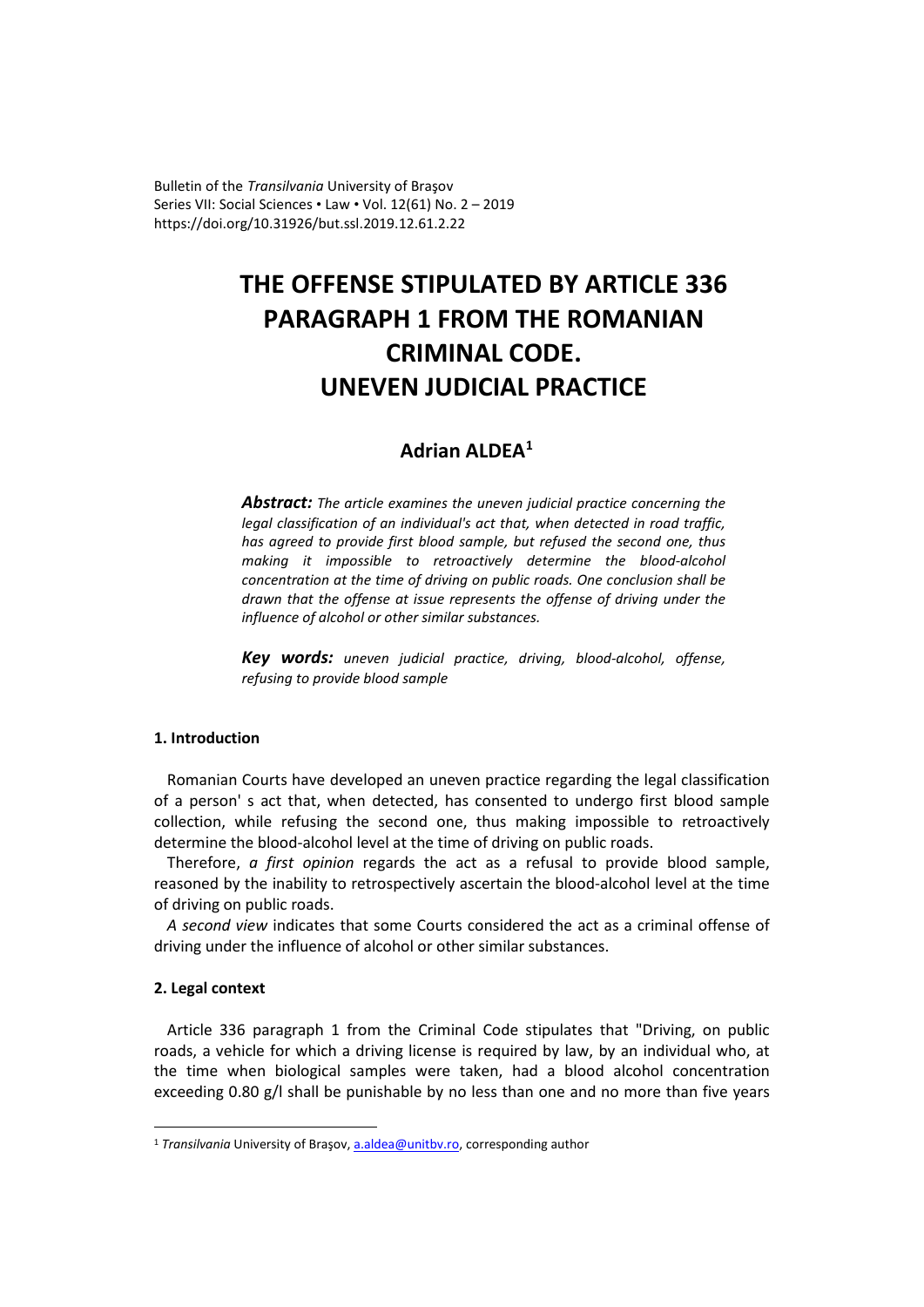of imprisonment or by a fine."

By order of Health Minister no 277 from 11 March 2015, provisions of methodological norms concerning the biological sampling for judiciary evidence by determination of blood-alcohol level have been amended as follows:

*Article 10 paragraph 1: For blood-alcohol level detection, two blood samples are taken at one hour apart from each other, each sample consisting of 10 ml of blood.*

*When the technically certified blood-test result does not indicate the existence of alcohol while breathing, the second blood sample procurement is no longer necessary,*  but may be taken only at the request of the person involved in the events or *circumstances concerning the road traffic.* 

*Immediately upon collection, the blood sample is evenly distributed in two special vacuum tubes of 5 ml containing an anticoagulant substance.* 

*Shortly after introducing blood into the special vacuum tube, the medical staff who has taken the sample stirs the content of the tubes for homogenisation.*

*The blood samples taken according to the provisions of paragraphs 1, 2 and 3 are inserted into the appropriate container of the standard toolbox that will later be sealed.*

*Article 10 index 2: Whenever the two blood samples have not been taken at one hour apart from each other, any retroactive determination of the blood-alcohol level could not be performed afterwards.*

#### **3.** *First opinion.*

**A first opinion has ascertained the act as a blood collection rejection, justified by the inability to retroactively determine the level of blood-alcohol at the time of driving on public roads.**

Article 337 from the Criminal Code concerns the act of refusing to provide biological samples required to determine the blood-alcohol level *referring to as many samples as needed for blood-alcohol concentration measurement*; the provision, considering this issue, is more coherent than the previous regulation - article 87 paragraph 5 from the Emergency Government Ordinance no 195/2002 - from which the term "required" was missing.

It is difficult to assess as unpredictable the liability to provide more blood samples as long as the police officer must communicate this, inter alia, to the driver.

Moreover, although the above-mentioned order has lesser legal force than the law, there is no possible justification for the drivers' lack of knowledge, as they shall be presumed to be aware of the law in force.

Furthermore, it is unlikely to accept that the taking of the second blood sample has its own penalty represented by the loss of the right to request retroactive determination of the blood-alcohol level, as long as such an evidence is not taken following an explicit request, but also may be provided by default. *There may be cases where, without the retroactive computation, the level of blood-alcohol at the time of driving cannot be determined. As a consequence, failing to provide a second blood sample prevents performance of all steps towards finding out the concerned truth.*

Consequently, by Court order no 414 from 1 April 2011, Bucharest First District Court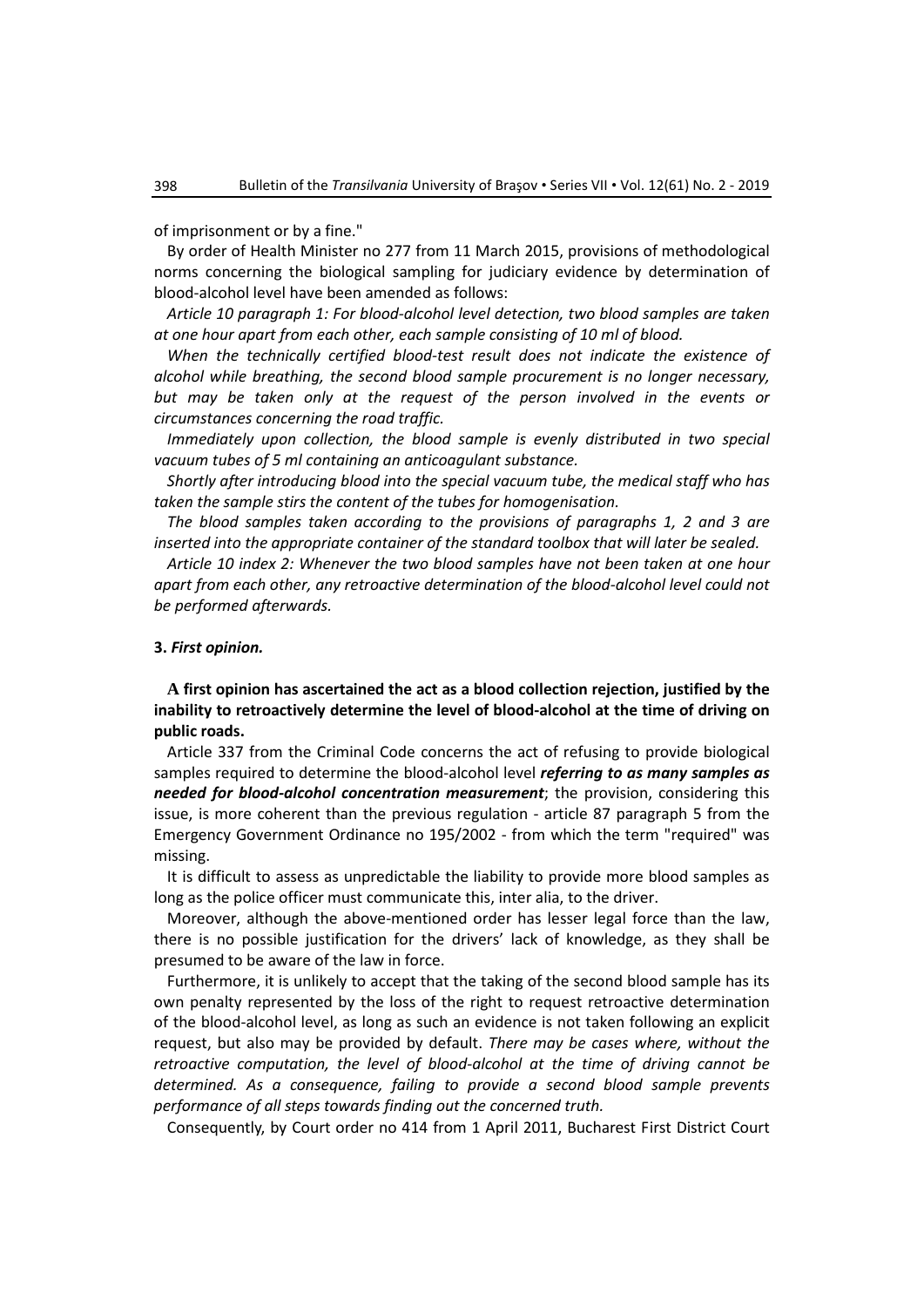convicted one accused of the charge of refusing to provide biological samples for establishing the blood-alcohol level. When making this decision, the Court had assessed that the defendant refused to provide the second blood sample, whilst agreeing on the first one. The result of the first blood sample test was 1,00 g/l blood-alcohol.

Still, the Court dismissed as ungrounded the defendant's request for changing the qualification of the offense given by the document instituting the proceedings, pointing out that when an individual refuses to provide biological samples, he/she must be held accountable for the act of *refusing* and not for the act of driving under the influence of alcohol - as this action cannot be proved since that individual *prevents* the substantiation of the offense.

In the light of the above, the Court noticed that the penalty provisioned by the law for refusal of biological samples' collection is more severe (imprisonment from two to seven years), on the one hand, precisely to discourage drivers from refusing to take a blood test and, on the other hand, because this act presents higher social risks than the initial act of driving under the influence of alcohol whereas an individual is deliberately trying to abscond from and to avoid criminal liability when committing the offense provided by article 87 paragraph 1 from the Emergency Government Ordinance no 195/2002.

#### **4. Second opinion**

**According to a second opinion, some Courts have considered that the deed may be qualified as driving under the influence of alcohol or other similar substances (Bucharest First District Court' decision no 297 from 15.03.2011).**

Thereafter, the second opinion emphasizes that **failing to perform the second blood test** of the individual driving the vehicle on public roads shall not prevent the determination of the blood-alcohol concentration at the moment of driving and therefore acquittal is not justified under article 16 paragraph 1 letter b of the Criminal Code.

The issue has lead to enacting divergent nationwide Court decisions based on original wording of the Constitutional Court's decision no 732 from 16 December 2014.

By the decision of the Constitutional Court no 732 from 16 December 2014 it has been ruled that the phrase "*at the time when biological samples were taken*" within article 336 from the Criminal Code does not comply with constitutional provisions. The decision has underlined that blood-alcohol level is determined by toxicological screening of the biological samples taken at some point in time more or less distant from the time of committing the offense, namely the moment when the individual was detected in traffic driving under influence of alcohol. The condition of blood alcohol concentration to exceed 0.80 g/l at the time when biological samples are taken, places the moment of consuming after the time of committing the offense, given that the substance of this type of criminal acts lies in matching the time of consumption with the time of committing the offense (their immediate effect takes the form of infringing upon some social values rather than causing a specific result). At the moment of stopping the driver, the threat on social values protected by the provisions of article 336 from the Criminal Code shall cease on condition that the criminal liability would no longer be justified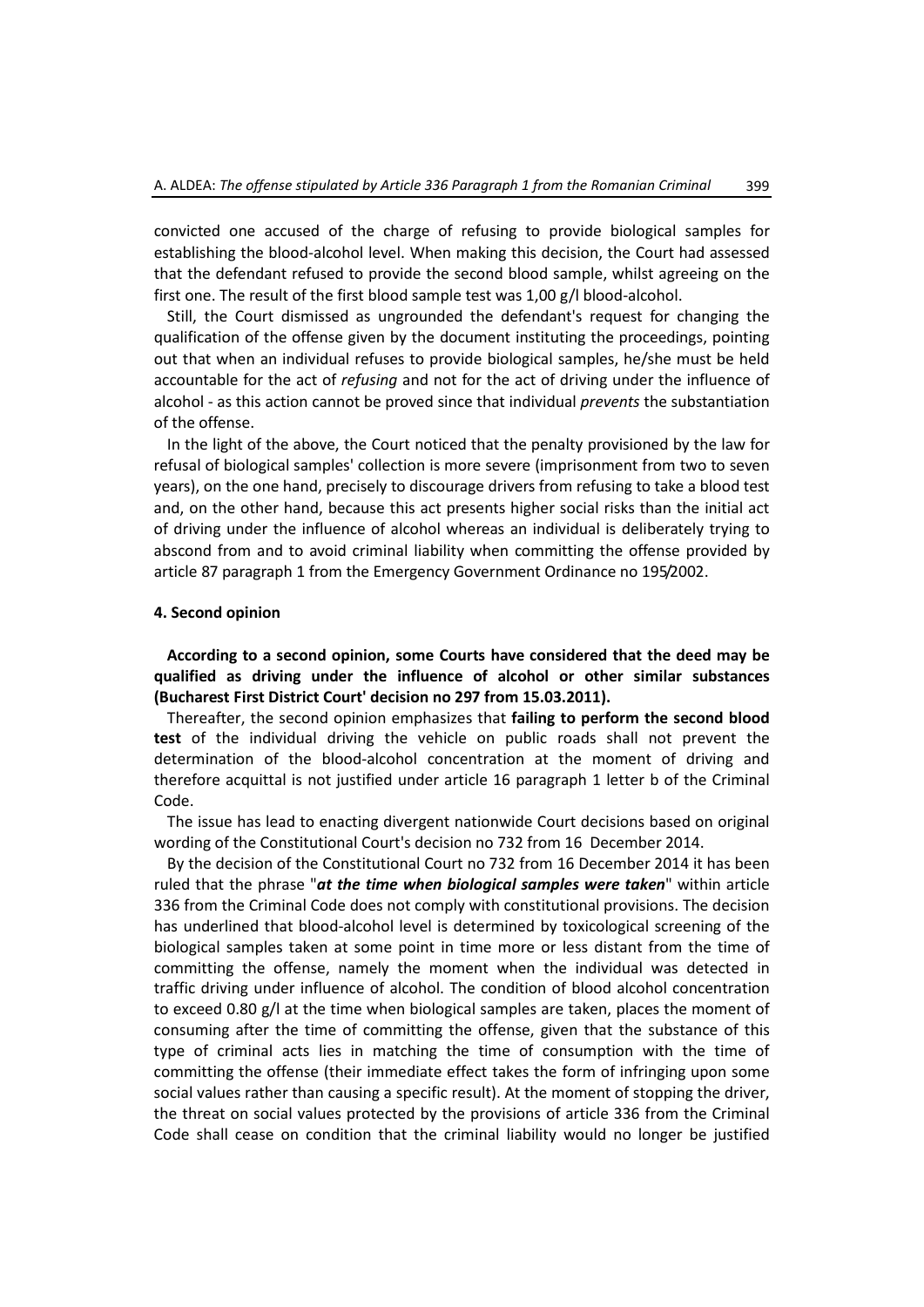*relative to biological samples' collection time*. Determining the blood-alcohol concentration and consequently, establishing a criminal qualification depending on the time when biological samples were taken, a time that cannot always immediately follow the moment of committing the offense, represents a random criterion placed outside the criminal liability of the perpetrator's conduct and therefore violating the constitutional and conventional provisions mentioned above.

Considering indicment proceedings, some Courts noticed that the removal of the phrase "at the time when biological samples were taken" restores the old legal provision.

Nevertheless, waves of concern are still raising when the Public Prosecutor had not performed forensic expertise or the expertise could not be carried out. In such cases, considering that only one biological sample was provided, the forensic expertise for the retroactive determination of the blood-alcohol level could no longer be undertaken.

Thus, in those cases where a significant amount of time has elapsed from the moment of the driver's being pulled over and the biological samples' collection in conjuction with the accused disputing the blood-alcohol level at their being stopped in traffic, the Court may presume that the blood-alcohol concentration at collection time is not the same as the blood-alcohol level when pulled over.

According to some Courts' opinions, it has been indicated that accurate determination of the moment when driver was stopped in traffic is essential. In case there is a time lapse of minimum 2 hours between the moment of the defendant's detection driving on public roads and the moment when his/her biological samples were collected and considering that any doubt shall be interpreted in favor of the accused, some Courts have evaluated that it is not possible to determine the exact time when the accused has been driving with a blood-alcohol concentration exceeding the legal limit, based on one blood sample.

**In such circumstances, there is no way of determining the blood-alcohol level, given the phase of elimination or absorption, as no retroactive ascertainment could be performed**. If the judge agrees that, once the defendant had been detected, he/she may be requested to take blood samples within a reasonable period of time after the exact moment of detection, too much time passed between detection time and blood collection time raises serious doubts on blood-alcohol values.

With this sort of cases, **the blood-alcohol concentration at the time of the defendant's driving cannot be determined as too much time elapses** and identification of a criminal offence is actually impossible. Therefore, the Courts have been confronted with doubts concerning the criminal charge issued by the prosecutor as the interpretation would be made in the defendant's favor in compliance with the provisions of article 4 paragraphs 2 and article 99 paragraph 2 from Criminal Code.

According to letter a of the article 16, the Courts have mainly considered that the level of blood-alcohol represents a constituent item of the analyzed criminal offense. In the absence of blood-alcohol concentration, the Court *is not able to determine if the bloodalcohol concentration exceeds the legal limit at the time of the defendant's driving particularly when the accused mentioned in his/her statements that he/she had consumed more alcohol after returning home*. Consequently, the deed may be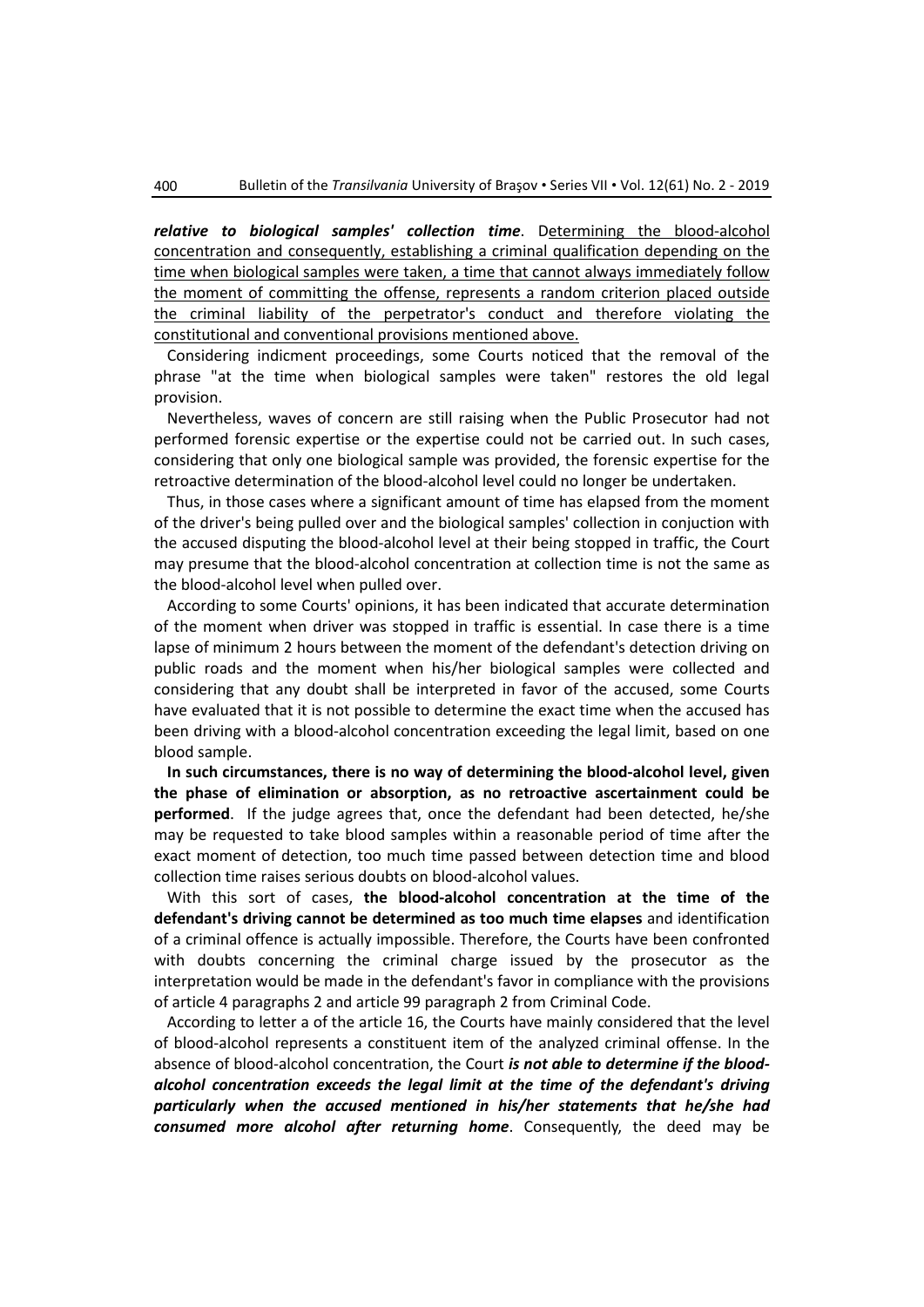considered either misdemeanor (drunkenness, the accused actually giving confirmation of consuming alcohol) or criminal offense if the blood-alcohol concentration would exceed the legal limit. Even if there are other instances subsequent to article 16 from the Criminal Code, the Court must take them into account by order of priority as stipulated by the law.

Thereby, by Court order no 297 from 15 March 2011, Bucharest First District Court acquitted the accused B.V. in terms of committing the offense stipulated by article 87 paragraph 5 from the Emergency Government Ordinance no 195/2002 republished. When issuing the decision, the Court noted that the defendant did not deter the law enforcement officers to determine the blood-alcohol level, therefore did not commit any offence. The accused underwent the breathalyzer test and the result was  $0.77$  g/l. In addition, the defendant provided the first blood sample at 0:45, the blood-alcohol level being 1,70g%o. The Court assessed that there are no legal grounds for accusing the defendant of committing the offense of refusal to provide biological samples, because according to the grammatical interpretation of the indictment proceedings, the defendant is liable to accept two blood-samples collection.

The Court has also noticed that the indictment standard refers to determining the blood-alcohol level as well as the presence of drugs or medicine. Biological samples collection for each toxicological expertise is regulated by Minister Order no 376 from 2006 and includes both blood and urine sampling. Thus, the plural form of the term "biological samples" stipulated by the law refers to samples used to determine the blood-alcohol level and intoxication with drugs or medicine. Also the term "biological samples" within indictment documentation legitimates the provisions of article 7 from the order no 376/2006 which stipulates that in certain circumstances, one blood sample and one urine sample may be collected for determining the blood-alcohol concentration.

The criminal decision further mentions that one single penalty is stipulated by the article 8 of the order no 376/2006 for the driver who refuses to provide the second blood sample: "In case of refusal to give a second blood sampling, usually the retroactive determination of blood-alcohol level is not performed. The refusal is recorded in the collection minute form as provided by annex 2 of these methodological rules (2). The physician and the police officer shall inform the individual about the implications of the refusal of the second biological sampling as provided by paragraph 1. "

Consequently, if the driver refuses the second biological samples' collection, he/she accepts by default that the value of the blood-alcohol concentration determined by the single blood sample is regarded as the blood-alcohol level at the time of detection. This value cannot be disputed later by requesting retroactive performance of a blood-alcohol test.

Although, once the Criminal Code has entered into force, the above-presented issue of uneven judicial practice would become devoid of purpose, it has been noted that these have reverted to their previous state after publishing the decision of the Constitutional Court no 732/2014 in the Official Journal. Hereby, some Courts have received indictments where the accused who refused the second blood sampling was charged